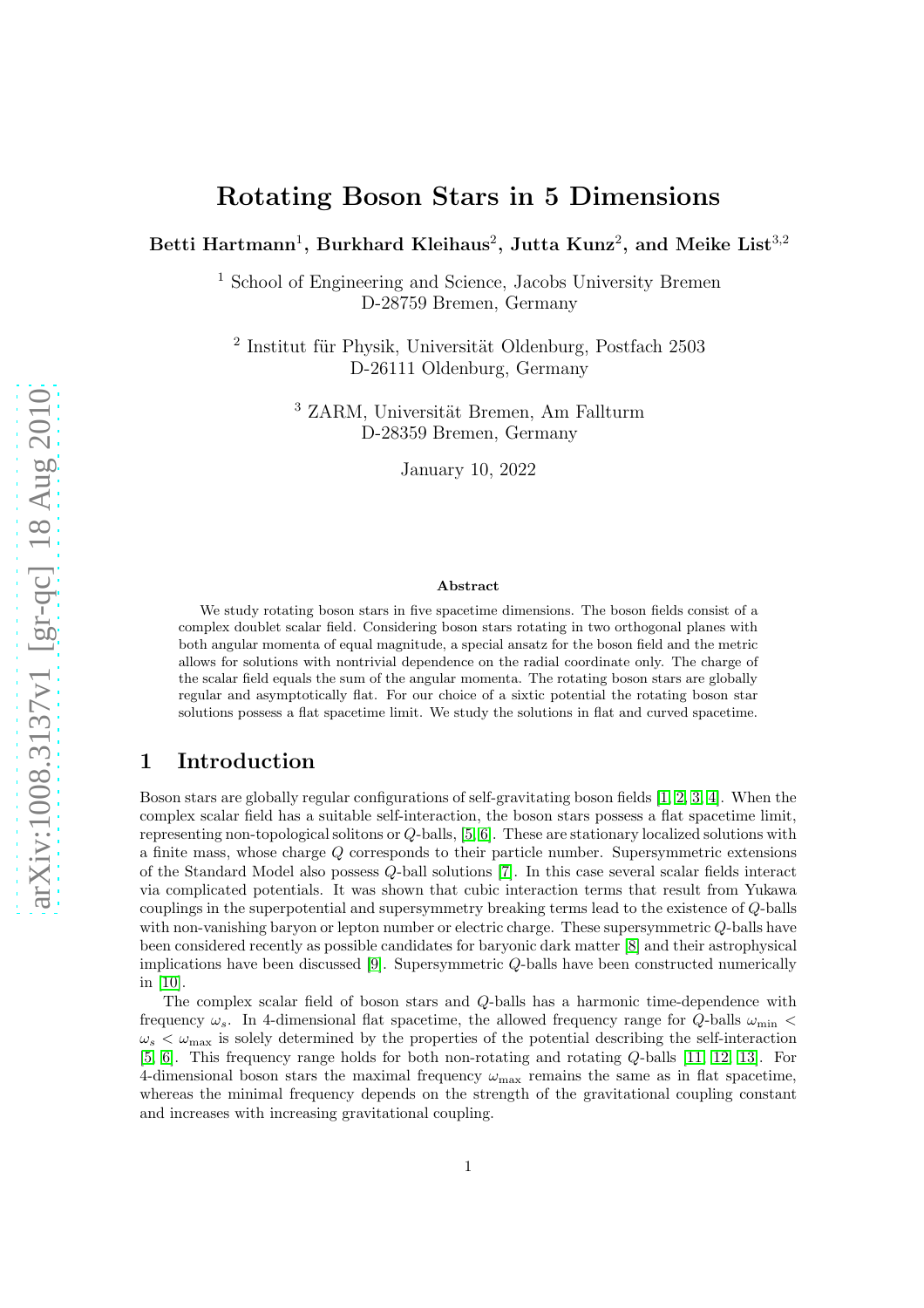For Q-balls in 4 dimensions, the mass and charge diverge at both ends of the frequency interval and assume their minimal value at a critical frequency  $\omega_{\rm cr}$ , where the classical stability of the solutions changes [\[5,](#page-15-3) [6\]](#page-15-4). For  $\omega_s < \omega_{cr}$ , i.e., below the critical value, the solutions are classically stable. As long as their mass is smaller than the mass of Q free bosons they are also quantum mechanically stable [\[5\]](#page-15-3). In constrast, above  $\omega_{\rm cr}$  the solutions are unstable.

The coupling to gravity modifies and enriches this simple pattern. Thus when  $\omega_s \to \omega_{\rm max}$ , the mass and charge of boson stars tend to zero, when the spacetime is 4-dimensional. Moreover, in the lower frequency range, the boson star solutions are not uniquely determined by their frequency. Instead a spiral-like frequency dependence of the charge and the mass is observed, where the charge and mass approach finite limiting values at the center of the spiral. Thus a plethora of boson star branches appears, typically featuring a single classically stable branch [\[14\]](#page-15-12).

Remarkably, for charged boson fields with a V -shaped scalar potential, also boson shells can arise [\[15,](#page-15-13) [16\]](#page-15-14). These may harbour black holes, violating black hole uniqueness [\[17\]](#page-15-15).

The presence of rotation leads to an interesting feature of these solutions, namely their angular momentum is quantized and corresponds to an integer N times the charge,  $J = NQ$  [\[11,](#page-15-9) [18\]](#page-15-16). Rotating Q-balls and boson stars with  $N = 1$  thus have the smallest angular momentum J for a given charge Q. While non-rotating Q-balls and boson stars are cohomogeneity-1, the presence of rotation includes an angular dependence and thus leads to a cohomogeneity-2 problem in 4 dimensions.

With the advent of string theory the exploration of higher dimensions has yielded many new insights for localized objects and their properties. For black holes, in particular, it became clear, that many features of black holes in 4 dimensions do not extend to higher dimensions [\[19\]](#page-15-17). It therefore appears eligible, to consider also other localized objects in higher dimensions, such as boson stars, which still represent alternatives to black holes [\[20\]](#page-15-18). A first effort in this direction was undertaken by Astefanesei and Radu [\[21\]](#page-16-0), who addressed non-rotating boson stars with a negative cosmological constant in 5 dimensions, and by Prikas [\[22\]](#page-16-1) who studied electrically charged nonrotating boson stars in various dimensions in asymptotically flat as well as Anti de-Sitter spacetime. Here we consider rotating asymptotically flat boson stars and their flat spacetime counterparts.

In general, rotating objects in D dimensions possess  $[(D-1)/2]$  independent angular momenta [\[23\]](#page-16-2). Thus in 5 dimensions, there are two independent angular momenta associated with the two orthogonal planes of rotation. Generic rotating solutions in 5 dimensions then depend on two coordinates, just as in 4 dimensions. However, when both angular momenta are chosen equal,  $J_1 = J_2 = J$ , the symmetry of the solutions may be enhanced. For black holes one then obtains a cohomogeneity-1 problem, with dependence only on the radial coordinate, also in the presence of Abelian gauge fields and dilaton fields [\[24\]](#page-16-3).

Here we show, that with an appropriate Ansatz for the scalar fields, the problem can be reduced to cohomogeneity-1 also for rotating Q-balls and boson stars in 5 dimensions, when both angular momenta are chosen equal. For that purpose we introduce a complex doublet of scalar fields as present, for instance, in the electroweak sector of the standard model. Moreover, we show that the quantization of the angular momentum also carries over, yielding for the lowest such rotating solutions the relation  $2|J| = Q$ .

The paper is organized as follows. In section 2 we present the action, the ansatz and the expressions for the physical properties of the rotating Q-balls and boson stars in 5 dimensions. In section 3 we exhibit the numerical results for the solutions in flat spacetime, comparing nonrotating and rotating Q-ball solutions, and discussing their stability. The effects of the coupling to gravity is the topic of section 4, where we present the non-rotating and rotating boson star solutions. We give our conclusions in section 5.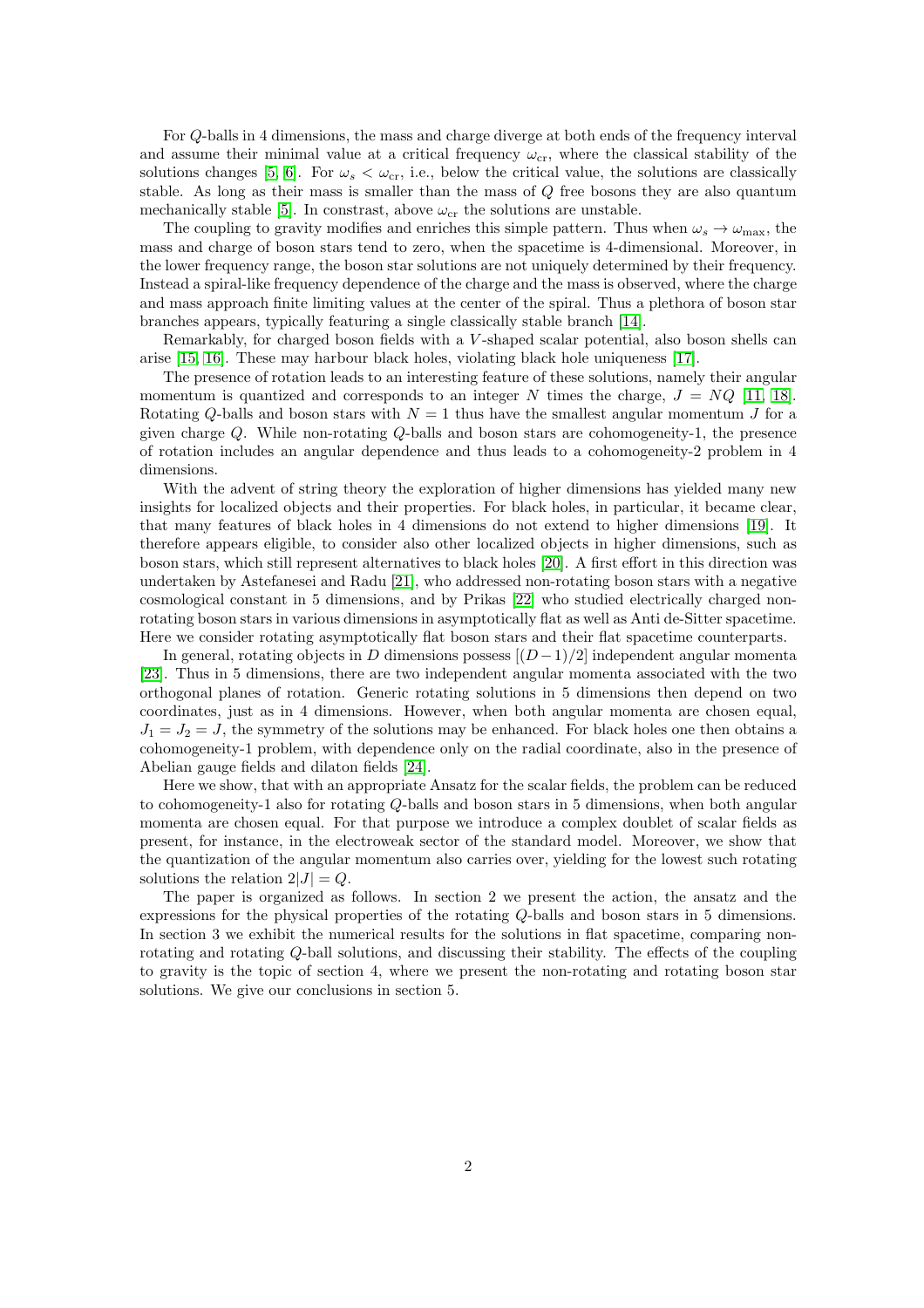# 2 Action, Ansatz and Charges

### 2.1 Action

In 4 dimensions, Q-balls and boson stars with 2 complex scalar fields have been considered before, leading to interesting phenomena due to their interaction [\[25\]](#page-16-4). Here we introduce a complex doublet scalar field Φ, in order to obtain rotating cohomogeneity-1 Q-balls and boson stars in 5 dimensions.

Thus we consider the following action of the self-interacting complex doublet scalar field Φ coupled minimally to Einstein gravity in 5 spacetime dimensions

$$
S = \int \left[ \frac{R}{16\pi G} - (\partial_{\mu} \Phi)^{\dagger} (\partial^{\mu} \Phi) - U(|\Phi|) \right] \sqrt{-g} d^{5}x, \tag{1}
$$

with curvature scalar  $R$  and Newton's constant (in 5 dimensions)  $G$  and self-interaction potential U. Here <sup>†</sup> denotes the complex transpose, and  $|\Phi|^2 = \Phi^{\dagger} \Phi$ .

The scalar potential  $U$  is chosen as

$$
U(|\Phi|) = \lambda (|\Phi|^6 - a|\Phi|^4 + b|\Phi|^2), \qquad (2)
$$

where  $\lambda$ , a, b are constants. The choice of potential allows for the existence of nontopological soliton solutions, i.e., Q-balls, in the absence of gravity. This self-interaction of the scalar field has an attractive component, and the potential has a minimum,  $U(0) = 0$ , at  $\Phi = 0$  and a second minimum at some finite value of  $|\Phi|$ . The boson mass is determined by the quadratic term and given by  $m_{\rm B} = \sqrt{\lambda b}$ .

Variation of the action with respect to the metric and the scalar fields leads, respectively, to the Einstein equations

$$
G_{\mu\nu} = R_{\mu\nu} - \frac{1}{2}g_{\mu\nu}R = 8\pi GT_{\mu\nu}
$$
 (3)

with stress-energy tensor

$$
T_{\mu\nu} = g_{\mu\nu} L_M - 2 \frac{\partial L_M}{\partial g^{\mu\nu}}
$$
  
= 
$$
-\frac{1}{2} g_{\mu\nu} \left( (\partial_\alpha \Phi)^\dagger (\partial_\beta \Phi) + (\partial_\beta \Phi)^\dagger (\partial_\alpha \Phi) \right) g^{\alpha\beta} + (\partial_\mu \Phi)^\dagger (\partial_\nu \Phi) + (\partial_\nu \Phi)^\dagger (\partial_\mu \Phi)
$$
  
- 
$$
\lambda g_{\mu\nu} U(|\Phi|), \qquad (4)
$$

and the matter field equation,

$$
\frac{1}{\sqrt{-g}}\partial_{\mu}\left(\sqrt{-g}\partial^{\mu}\Phi\right) = \frac{\partial U}{\partial|\Phi|^{2}}\Phi.
$$
\n(5)

### 2.2 Ansatz

To construct stationary rotating solutions with two equal angular momenta we employ bi-azimuthal isotropic coordinates [\[26,](#page-16-5) [24\]](#page-16-3)

$$
ds^{2} = g_{\mu\nu}dx^{\mu}dx^{\nu} = -fdt^{2} + \frac{m}{f}(dr^{2} + r^{2}d\theta^{2}) + \frac{m-n}{f}r^{2}\sin^{2}\theta\cos^{2}\theta (d\varphi_{1} - d\varphi_{2})^{2} + \frac{n}{f}r^{2}\left(\sin^{2}\theta(d\varphi_{1} - \frac{\omega}{r}dt)^{2} + \cos^{2}\theta(d\varphi_{2} - \frac{\omega}{r}dt)^{2}\right).
$$
 (6)

This metric has 3 commuting Killing vector fields

$$
\xi = \partial_t , \quad \eta_1 = \partial_{\varphi_1}, \quad \eta_2 = \partial_{\varphi_2} , \tag{7}
$$

where  $\xi$  denotes an asymptotically timelike Killing vector field and  $\eta_i$  denote asymptotically spacelike Killing vector fields. The 4 metric functions f, m, n and  $\omega$  are functions of the radial variable r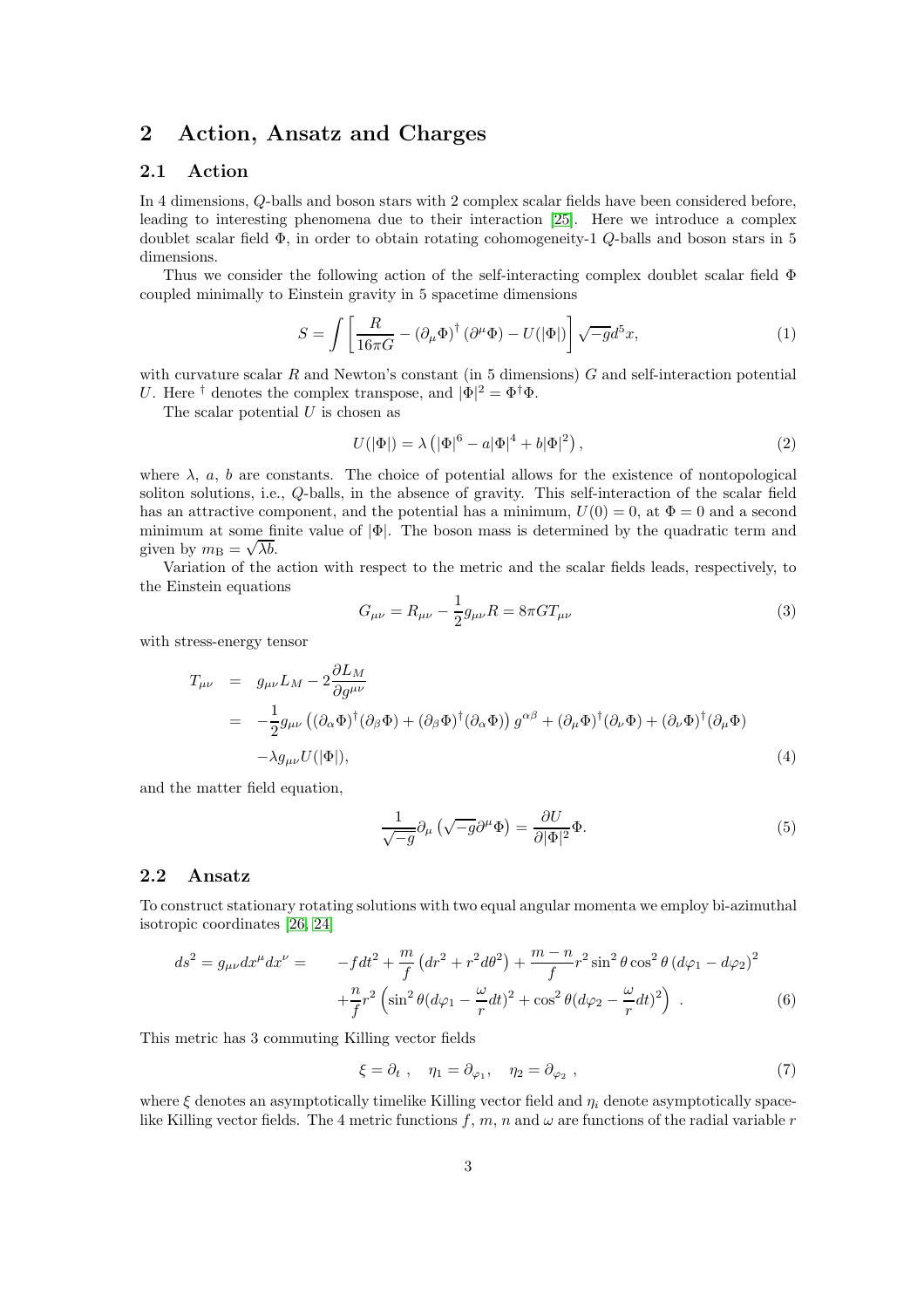only. In the non-rotating case, the metric simplifies, since  $m = n$  and  $\omega = 0$ . In the flat spacetime limit, all metric functions become trivial,  $f = m = n = 1, \omega = 0$ .

For the complex doublet boson field we assume a harmonic time-dependence with frequency  $\omega_s$ . The Ansatz then has the form

$$
\Phi = \phi(r)e^{i\omega_s t}\hat{\Phi},\tag{8}
$$

where  $\Phi$  denotes a complex unit two vector. To specify this unit two vector  $\Phi$ , we distinguish between non-rotating and rotating solutions. For non-rotating solutions we choose

$$
\hat{\Phi} = \left(\begin{array}{c} 1 \\ 0 \end{array}\right) , \tag{9}
$$

whereas for rotating solutions we choose

$$
\hat{\Phi} = \begin{pmatrix} \sin \theta e^{i\varphi_1} \\ \cos \theta e^{i\varphi_2} \end{pmatrix} . \tag{10}
$$

This choice ensures single-valuedness of the scalar field, since

$$
\Phi(\varphi_1, \varphi_2) = \Phi(2\pi + \varphi_1, 2\pi + \varphi_2) \tag{11}
$$

The specific angular dependence yields a cohomogeneity-1 system.

The choice of appropriate boundary conditions must guarantee that the solutions are globally regular and asymptotically flat, and that they possess a finite energy and finite energy density. We therefore impose at infinity the boundary conditions

$$
f|_{r=\infty} = m|_{r=\infty} = n|_{r=\infty} = 1 \ , \ \omega|_{r=\infty} = \phi|_{r=\infty} = 0 \ , \tag{12}
$$

thus the scalar field assumes its vacuum value  $\Phi = 0$ . At the origin, on the other hand, regularity requires the boundary conditions

$$
\partial_r f|_{r=0} = \partial_r m|_{r=0} = 0 \tag{13}
$$

together with

$$
\partial_r \phi|_{r=0} = 0 \tag{14}
$$

for the non-rotating solutions, and

$$
\partial_r n|_{r=0} = 0 \ , \ \omega|_{r=0} = \phi|_{r=0} = 0 \tag{15}
$$

for the rotating solutions.

### 2.3 Charges

The mass M and the angular momenta  $J_i$ ,  $i = 1, 2$ , can be obtained from their respective Komar expressions

$$
M = \frac{1}{8\pi G} \frac{3}{2} \int_{\Sigma} R_{\mu\nu} n^{\mu} \xi^{\nu} dV , \qquad (16)
$$

and

$$
J_i = -\frac{1}{8\pi G} \int_{\Sigma} R_{\mu\nu} n^{\mu} \eta_i^{\nu} dV \tag{17}
$$

Here  $\Sigma$  denotes an asymptotically flat spacelike hypersurface,  $n^{\mu}$  is normal to  $\Sigma$  with  $n_{\mu}n^{\mu} = -1$ ,  $dV$  is the natural volume element on Σ, and ξ and  $η<sub>i</sub>$  denote the Killing vector fields. Replacing the Ricci tensor by the stress-energy tensor yields

$$
M = \frac{3}{2} \int_{\Sigma} \left( T_{\mu\nu} - \frac{1}{3} g_{\mu\nu} T_{\gamma}^{\gamma} \right) n^{\mu} \xi^{\nu} dV , \qquad (18)
$$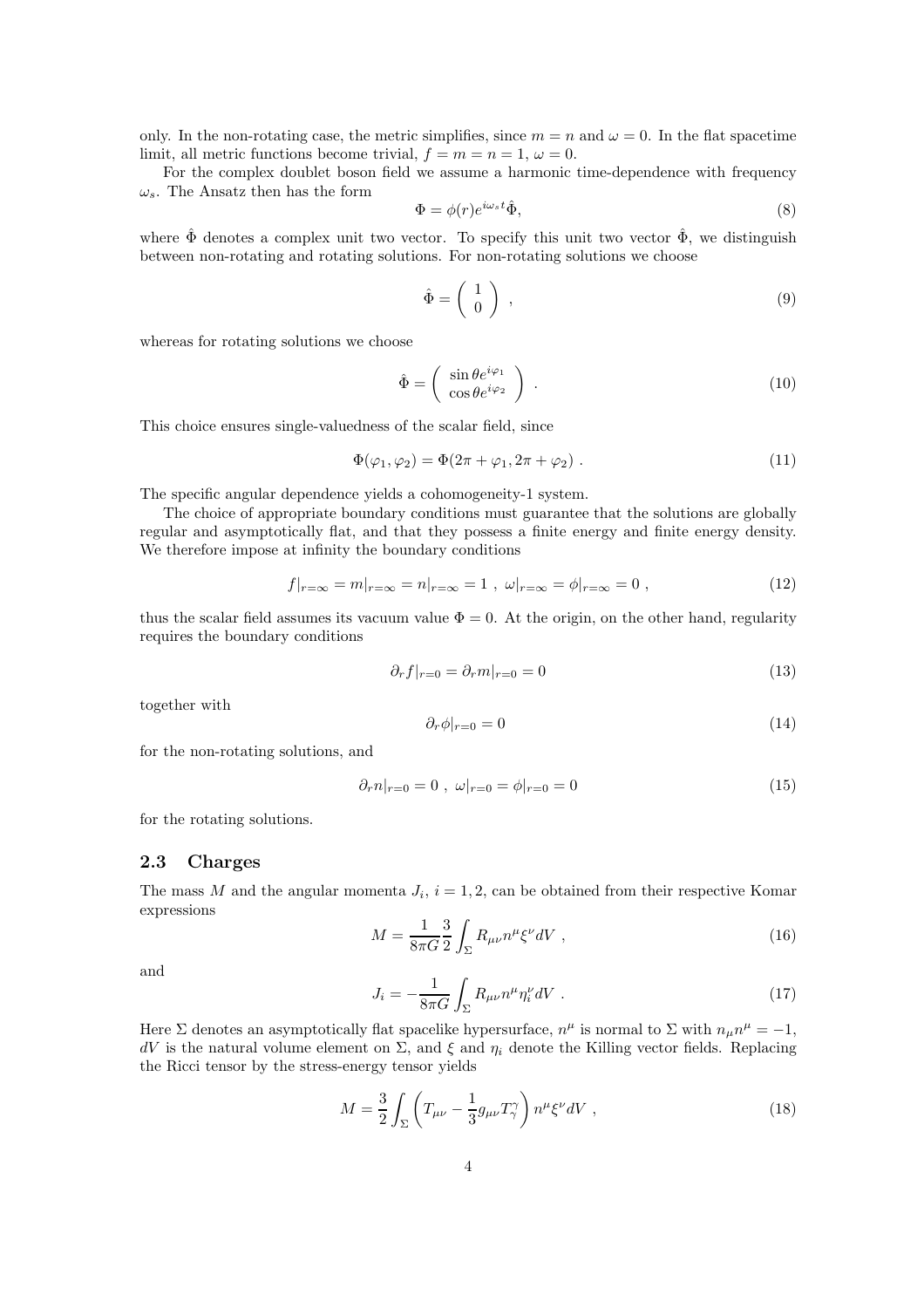and

$$
J_i = -\int_{\Sigma} \left( T_{\mu\nu} - \frac{1}{3} g_{\mu\nu} T_{\gamma}^{\gamma} \right) n^{\mu} \eta_i^{\nu} dV . \qquad (19)
$$

The mass M and the equal angular momenta  $J = J_1 = J_2$  can also be obtained directly from the asymptotic expansion for the metric

$$
f = 1 - \frac{8GM}{3\pi r^2} + O\left(\frac{1}{r^4}\right) , \quad \omega = \frac{4\,GJ}{\pi r^3} + O\left(\frac{1}{r^5}\right) . \tag{20}
$$

The conserved charge  $Q$  is associated with the scalar field  $\Phi$ , since the Lagrangian density is invariant under the global phase transformation  $\Phi \to \Phi e^{i\alpha}$ . This leads to the conserved current

$$
j^{\mu} = -i \left( \Phi^{\dagger} \partial^{\mu} \Phi - \partial^{\mu} \Phi^{\dagger} \Phi \right) , \quad j^{\mu}_{;\mu} = 0 , \qquad (21)
$$

with the conserved charge Q

$$
Q = -\int j^t \sqrt{-g} d^4 x. \tag{22}
$$

Inserting the Ansatz into the expressions for the angular momenta  $J_i$ 

$$
J_i = -2\pi^2 \int \sqrt{mn} f \frac{m}{f^3} \left(\omega_s + \frac{\omega}{r}\right) \phi^2 r^3 dr \tag{23}
$$

and the conserved charge Q

$$
Q = 4\pi^2 \int \sqrt{mnf} \frac{m}{f^3} \left(\omega_s + \frac{\omega}{r}\right) \phi^2 r^3 dr \tag{24}
$$

we obtain the quantization condition

$$
\sum_{i} |J_i| = 2|J| = Q.
$$
\n(25)

# 3 Solutions in flat spacetime: Q-balls

In flat spacetime, i.e. for  $G = 0$  the model possesses Q-ball solutions. In this limit the metric functions are trivial  $f = m = n = 1, \omega = 0.$ 

## 3.1 Q-ball properties

The mass  $M$  of non-rotating  $Q$ -balls is given by

$$
M = 2\pi^2 \int_0^\infty T_{tt} r^3 dr = 2\pi^2 \int_0^\infty \left[ \omega_s^2 \phi^2 + \phi'^2 + U(\phi) \right] r^3 dr , \qquad (26)
$$

where the prime denotes differentiation with respect to  $r$ , and their charge  $Q$  is given by

$$
Q(\omega_s) = 4\pi^2 \omega_s \int_0^\infty \phi^2 r^3 dr . \qquad (27)
$$

As in 4 dimensions [\[11\]](#page-15-9), Q-ball solutions exist in the frequency range

$$
\omega_{\min}^2 < \omega_s^2 < \omega_{\max}^2 \,,\tag{28}
$$

where

<span id="page-4-0"></span>
$$
\omega_{\text{max}}^2 = \frac{1}{2} U''(0) = \lambda b = m_\text{B}^2 \,,\tag{29}
$$

and

<span id="page-4-1"></span>
$$
\omega_{\min}^2 = \min_{\phi} \left[ U(\phi) / \phi^2 \right] = \lambda \left( b - \frac{a^2}{4} \right) . \tag{30}
$$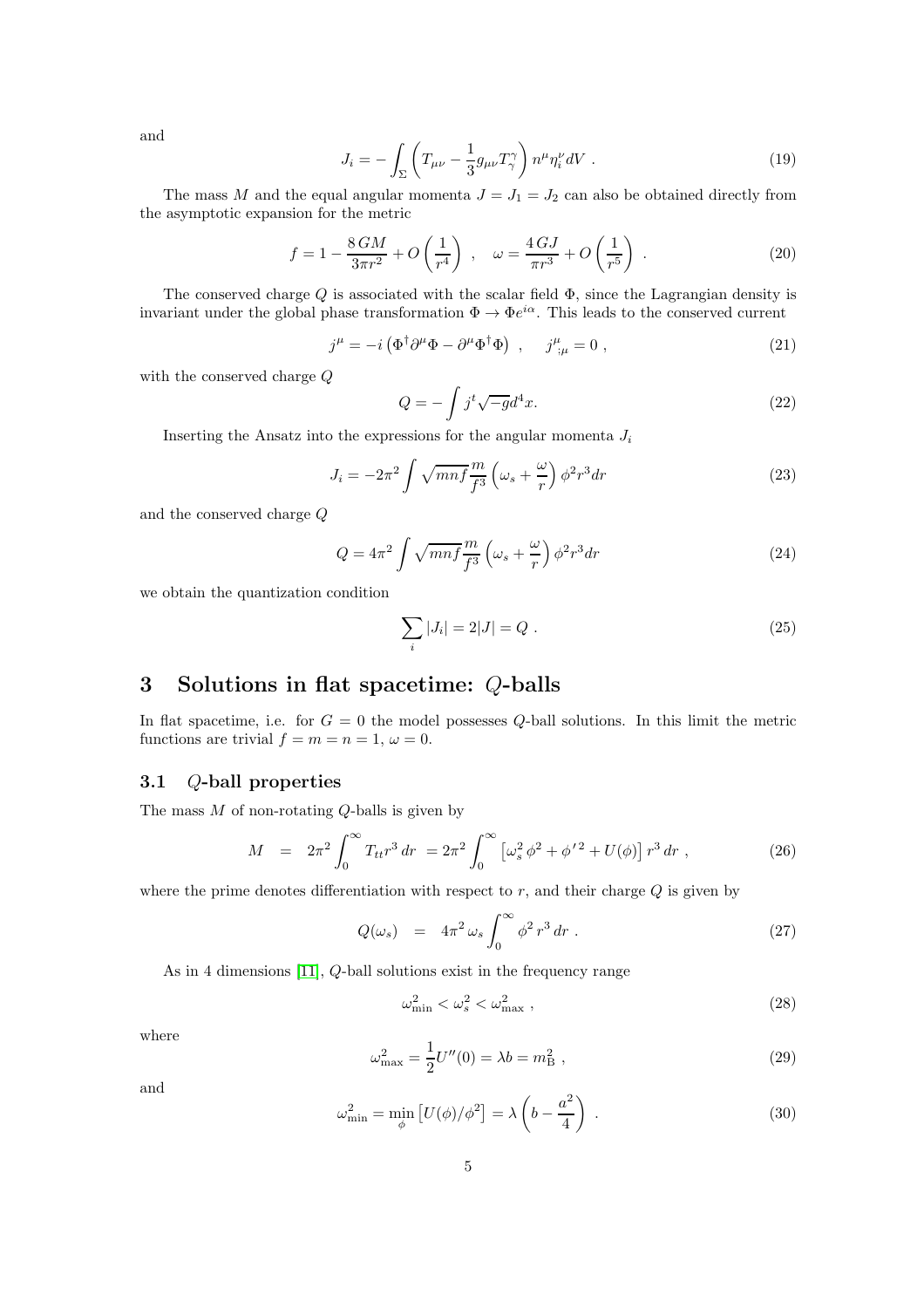Thus the maximal value is determined only by the boson mass  $m<sub>B</sub>$ .

For rotating Q-balls the mass receives an additional contribution and becomes

$$
M = 2\pi^2 \int_0^\infty \left[ \omega_s^2 \, \phi^2 + 3\frac{\phi^2}{r^2} + \phi'^2 + U(\phi) \right] r^3 \, dr \;, \tag{31}
$$

The charge and the frequency range remain unchanged.

### 3.2 Numerical results

For the numerical calculations we introduce the compactified radial coordinate  $\bar{r} = r/(1+r)$  [\[27\]](#page-16-6). We employ a collocation method for boundary-value ordinary differential equations, equipped with an adaptive mesh selection procedure [\[28\]](#page-16-7). Typical mesh sizes include  $10^2 - 10^3$  points. The solutions have a relative accuracy of  $10^{-6}$ .

In the calculations of the 5-dimensional solutions we choose the same set of potential parameters as employed previously in 4 dimensions [\[11,](#page-15-9) [12,](#page-15-10) [13\]](#page-15-11)

$$
\lambda = 1 \,, \quad a = 2 \,, \quad b = 1.1 \,. \tag{32}
$$

This yields for the boson mass  $m_B = \sqrt{1.1}$ . We denote the gravitational coupling constant by  $\kappa = 8\pi G$ .

In 4 dimensions, when fixing the value of  $\omega_s$  in the allowed range, one obtains a sequence of Q-ball solutions, consisting of the fundamental Q-ball and its radial excitations [\[11\]](#page-15-9). The boson function of the fundamental Q-ball has no nodes, while it has k nodes for the k-th radial excitation. Here we focus only on the fundamental solutions for Q-balls in 5 dimensions.

We exhibit the mass  $M$  and charge  $Q$  of non-rotating and rotating  $Q$ -balls in Fig. [1\(a\)](#page-6-0) versus the frequency  $\omega_s$ . At the limits of the interval, i.e., for  $\omega_s \to \omega_{\rm min}$  and  $\omega_s \to \omega_{\rm max}$ , both mass and charge diverge. Inbetween, mass and charge assume their minimal values, from where they rise monotonically to both sides. For a given frequency  $\omega_s$ , the rotating configurations possess higher mass and charge. The dependence of the global charges on the frequency thus is completely analogous for these 5-dimensional Q-balls as for their 4-dimensional counterparts [\[12,](#page-15-10) [13\]](#page-15-11).

In Fig.  $1(b)$ , properties of the scalar field are exhibited. For non-rotating  $Q$ -balls the value of the scalar field function at the origin  $\phi(0)$  is shown versus the frequency, whereas for rotating Q-balls the value of the derivative of the scalar field function at the origin  $\partial_r \phi|_{r=0}$  is shown. Both tend to zero at the upper frequency limit, while they assume finite values at the lower limit. Inbetween they assume a maximal value.

### 3.3 Stability

To address the stability of these solutions, we follow the arguments presented in ref. [\[1\]](#page-14-0). The stability of the non-rotating solutions can be read off from Fig.  $1(c)$ , where the mass M of the Q-balls is exhibited versus their charge Q, together with the mass  $M_f = m_B Q$  of Q free bosons.

We thus observe two branches of Q-balls solutions, a lower branch and an upper branch. On the lower branch the solutions are classically stable. As long as  $M < M_f$ , i.e., for most of this lower branch, they are also quantum mechanically stable. Shortly after crossing the free mass  $M_f$ , however, the lower branch ends at the critical point, where mass and charge assume their minimal values. The upper branch starts from this critical point, and approaches the free mass  $M_f$  asymptotically. At the critical point the classical stability changes, and the upper branch has an unstable mode [\[1,](#page-14-0) [14\]](#page-15-12).

The situation is analogous for rotating Q-balls, as seen in Fig. [1\(d\).](#page-6-3) Here the critical point, where the classical stability changes, is encountered for larger values of the mass and charge. Otherwise, the presence of rotation does not seem to be relevant for the issue of stability.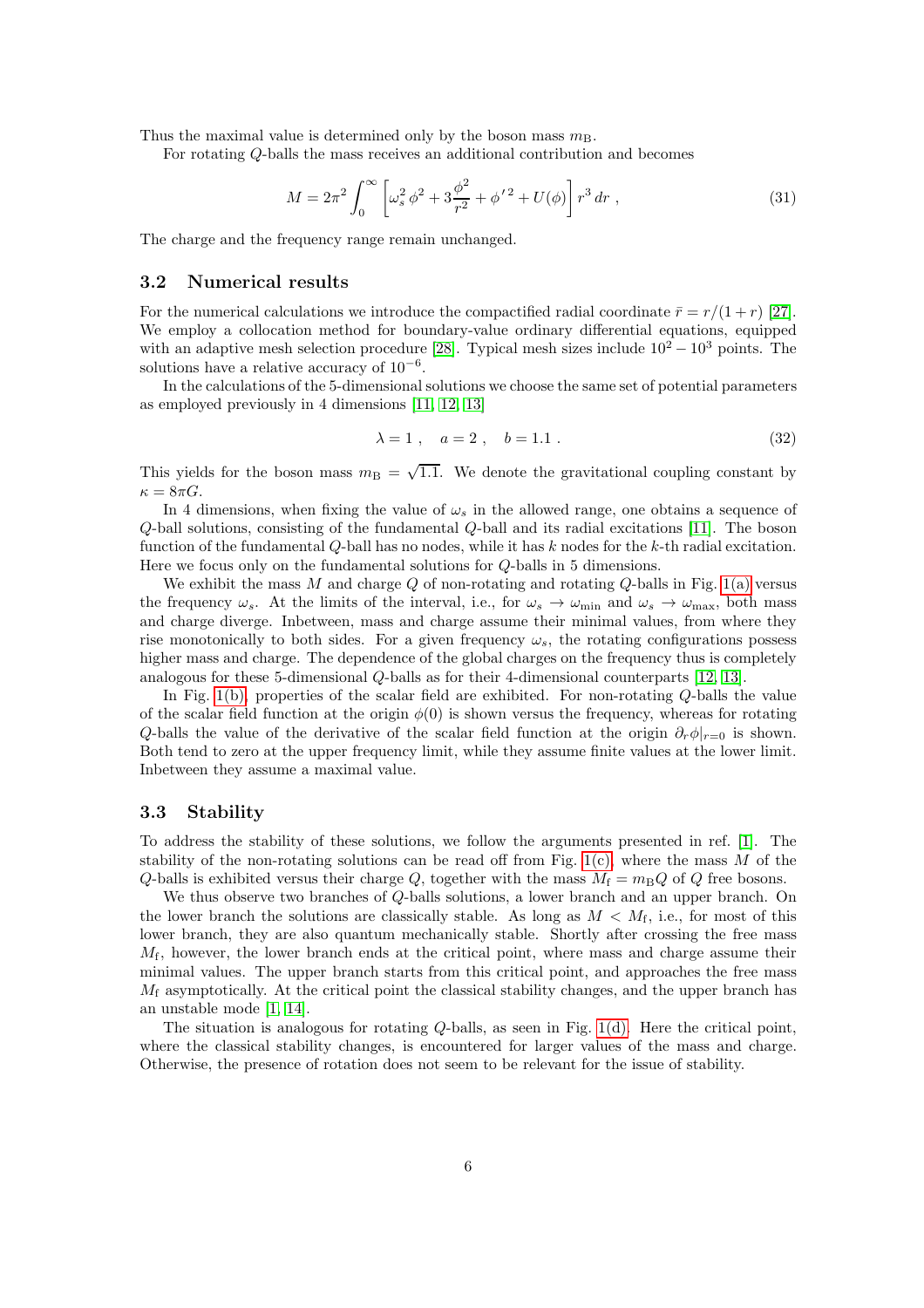<span id="page-6-1"></span><span id="page-6-0"></span>

<span id="page-6-3"></span><span id="page-6-2"></span>Figure 1: Properties of  $Q$ -ball solutions are shown: (a) Mass  $M$  and charge  $Q$  versus the frequency  $\omega_s$ ; the vertical lines correspond to the minimal and maximal values of  $\omega_s$ . (b) Value of the scalar field function at the origin  $\phi_0 \equiv \phi(0)$  for non-rotating Q-balls, and the value of the derivative of the scalar field function at the origin  $\phi_1 \equiv \partial_r \phi|_{r=0}$  for rotating Q-balls. The asterisks indicate the extrapolated limits for  $\omega_s \to \omega_{\rm min}$ . (c) Mass M versus the charge Q for non-rotating Q-balls; also shown is the mass of  $Q$  free bosons. (d) Mass  $M$  versus the charge  $Q$  for rotating  $Q$ -balls; also shown is the mass of  $Q$  free bosons.

# 4 Solutions in curved spacetime: boson stars

We now consider the effect of gravity on these solutions. The resulting boson stars have many features in common with their 4-dimensional counterparts. But in 5 dimensions also new features arise. In the following we first discuss the properties of non-rotating boson stars and then turn to rotating boson stars.

### 4.1 Non-rotating boson stars

### 4.1.1 Properties

For the boson star solutions in 5 dimensions the frequency dependence is in many respects analogous to the 4-dimensional case. The frequency  $\omega_s$  is also bounded from above by  $\omega_{\text{max}}$ , Eq. [\(29\)](#page-4-0),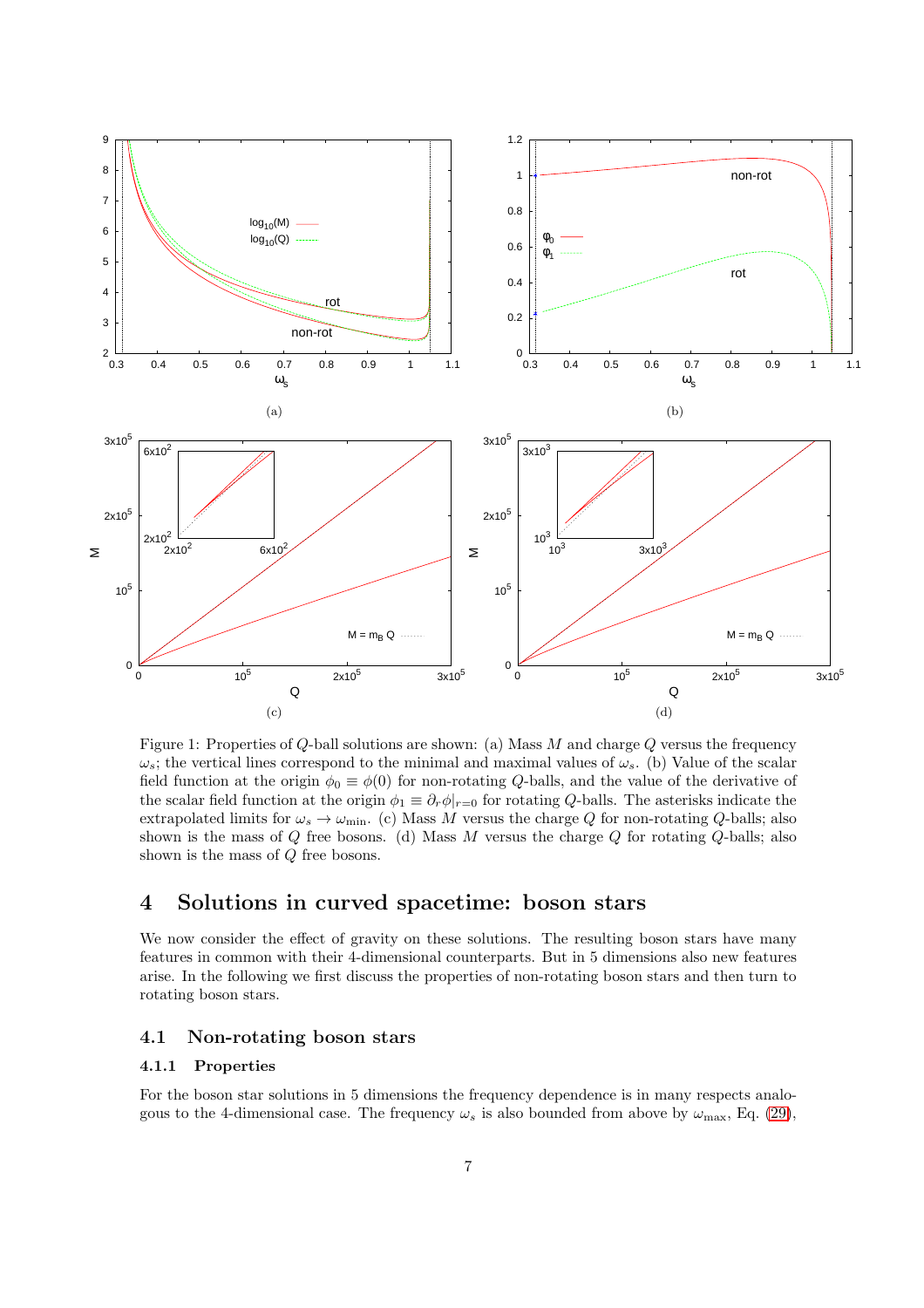<span id="page-7-0"></span>

<span id="page-7-3"></span><span id="page-7-2"></span><span id="page-7-1"></span>Figure 2: Properties of the non-rotating boson stars: (a) Mass M versus rotation frequency  $\omega_s$ for several values of the gravitational coupling constant  $\kappa$ . The vertical lines correspond to the flat spacetime minimal and universal maximal values of  $\omega_s$ . (b) Same as (a) for the charge Q. (c) Same as (a) for the scalar field function  $\phi_0 \equiv \phi(0)$  at the origin. The asterisk indicates the extrapolated limit  $\omega_s \to \omega_{\rm min}$  for  $\kappa = 0$ . (d) Same as (a) for the scaled mass  $\kappa M$ .

because the scalar field exhibits an exponential fall-off asymptotically only for  $\omega_s < \omega_{\text{max}}$ . Moreover, the frequency is also no longer bounded by the flat spacetime minimal value  $\omega_{\rm min}$ , Eq. [\(30\)](#page-4-1), because the presence of gravity fundamentally changes the dependence of the mass and charge on the frequency, and a spiralling pattern arises at the lower frequency end.

The frequency dependence of the mass  $M$  and charge  $Q$  is exhibited in Figs. [2\(a\)](#page-7-0) and [2\(b\)](#page-7-1) for non-rotating boson stars and a sequence of values of the gravitational coupling  $\kappa$ . While the presence of a spiral is a genuine property of boson stars, the location and the size of the spiral depend on the gravitational coupling strength. For very small  $\kappa$  the spirals have a small extent in  $\omega_s$  and are located beyond  $\omega_{\rm min}$ , thus at smaller values of the frequency than available in the flat spacetime limit. With increasing  $\kappa$  the spirals then move to larger frequency values and at the same time cover a larger range of frequencies.

We exhibit the frequency dependence of the value of the scalar field at the origin  $\phi(0)$  of these boson star solutions in Fig[.2\(c\).](#page-7-2) The upper endpoints of  $\phi(0)$  in the figure correspond to values close to the centers of the spirals, where the numerical procedure was stopped. Thus these upper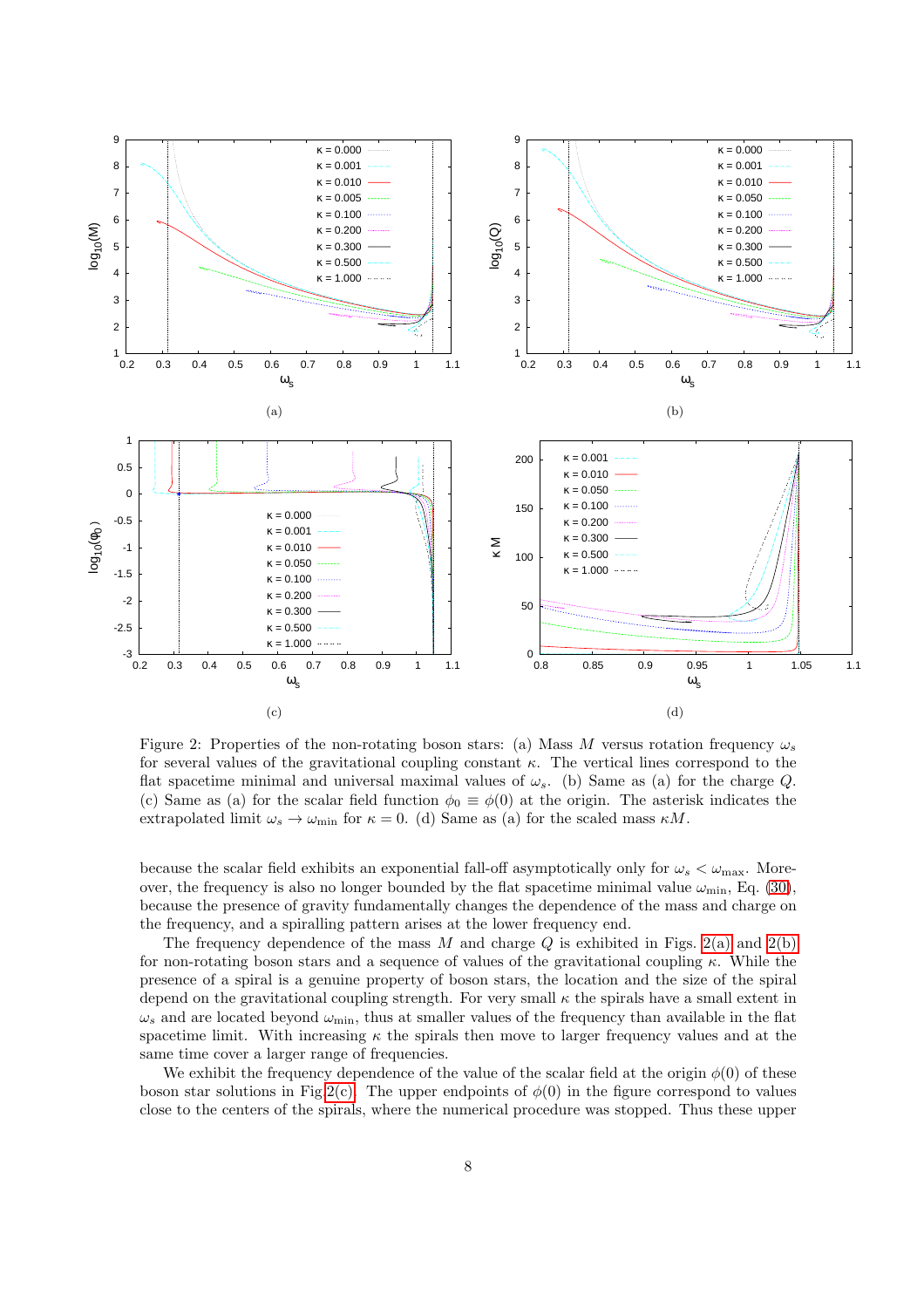endpoints do not signify any physical relevance. This is in contrast to the universal lower endpoint of  $\phi(0), \phi(0) \to 0$  for  $\omega_s \to \omega_{\text{max}}$ .

Let us then inspect the behaviour of the boson star solutions in the limit  $\omega_s \to \omega_{\text{max}}$  more closely. Interestingly, in this limit the mass and the charge of the 5-dimensional boson stars remain finite. In 4 dimensions this is not the case, but the mass and charge tend to zero in this limit. To obtain further insight into this at first unexpected behaviour, we consider the scaled mass  $\kappa M$ and scaled charge  $\kappa Q$ . The scaled mass is exhibited in Fig. [2\(d\),](#page-7-3) and we note that it assumes a universal value for all boson star solutions in the limit  $\omega_s \to \omega_{\text{max}}$ , and so does the scaled charge.

We can understand this behaviour, when we realize that the metric becomes Minkowskian in this limit, thus  $f = m = 1$ , while the boson field  $\phi$  spreads and tends to zero. At the same time the scaled boson field function

<span id="page-8-0"></span>
$$
\hat{\phi}(\hat{r}) = \phi(\hat{r})/\phi_0 , \quad \text{with} \quad \hat{r} = \left(\phi_0 \kappa^{\frac{1}{2}}\right)^{\frac{1}{2}} r , , \qquad (33)
$$

tends in this limit  $\omega_s \to \omega_{\text{max}}$  to a universal function for all  $\kappa$ .

We now express the charge in terms of the scaled boson field function  $\hat{\phi}$  and the scaled coordinate  $\hat{r}$ 

<span id="page-8-3"></span>
$$
Q = 4\pi^2 \omega_s \frac{1}{\kappa} \int_0^\infty \hat{\phi}^2 \hat{r}^3 d\hat{r} , \qquad (34)
$$

and likewise the mass

$$
M = \frac{2\pi^2}{\kappa} \int_0^\infty \left[ \phi_0 \kappa^{\frac{1}{2}} \left( \frac{d\hat{\phi}}{d\hat{r}} \right)^2 + 2\omega_s^2 \hat{\phi}^2 \right] \hat{r}^3 d\hat{r} . \tag{35}
$$

In the limit  $\omega_s \to \omega_{\text{max}}$  the value of the scalar field at the origin tends to zero,  $\phi_0 \to 0$ , and thus the mass tends to

<span id="page-8-2"></span>
$$
M = \frac{4\pi^2}{\kappa} \omega_{\text{max}}^2 \int_0^\infty \hat{\phi}^2 \hat{r}^3 d\hat{r} \ . \tag{36}
$$

Since the charge tends to

$$
Q = 4\pi^2 \omega_{\text{max}} \frac{1}{\kappa} \int_0^\infty \hat{\phi}^2 \hat{r}^3 d\hat{r} , \qquad (37)
$$

we obtain the limiting relation between mass and charge

<span id="page-8-1"></span>
$$
M = \omega_{\text{max}} Q = m_{\text{B}} Q \tag{38}
$$

The explicit limiting values of  $\kappa M$  and  $\kappa Q$  are determined by the limiting universal function  $\hat{\phi}$ .

To determine  $\hat{\phi}$ , we first observe that for all  $\kappa$  the ratio  $(\omega_{\text{max}}^2 - \omega_s^2)/\phi_0 \kappa^{\frac{1}{2}}$  assumes the same value  $\hat{\omega}^2$ , say. We then make a perturbative expansion for the metric functions

$$
f = e^{\delta \nu(\hat{r})} , \quad m = e^{\delta \mu(\hat{r})} , \qquad (39)
$$

where  $\delta$  is small. From the numerical solutions we find  $\delta = \phi_0 \kappa^{\frac{1}{2}}$ . Substitution in the boson field equation and the Einstein equations yields to lowest order in  $\phi_0$ 

$$
\frac{d}{d\hat{r}}\left(\hat{r}^3\frac{d\hat{\phi}}{d\hat{r}}\right) = \hat{r}^3\hat{\phi}\left(\hat{\omega}^2 + \nu\omega_{\text{max}}^2\right) , \quad \frac{d}{d\hat{r}}\left(\hat{r}^3\frac{d\nu}{d\hat{r}}\right) = \frac{8}{3}\hat{r}^3\hat{\phi}^2\omega_{\text{max}}^2 , \quad \mu = \nu/2 . \tag{40}
$$

The solution to this set of equations is exhibited in Fig. [3\(a\).](#page-9-0)

Let us now compare the limit  $\omega_s \to \omega_{\text{max}}$  for the boson star solutions in 4 and 5 spacetime dimensions. In constrast to 5 dimensions, where charge and mass assume finite values as  $\omega_s$  tends to its maximal value, they vanish in this limit in 4 dimensions. Analysing the 4-dimensional solutions we observe that the scaling behaviour of the boson field function is the same as in 5 dimensions, see Eq. [\(33\)](#page-8-0). However, the volume integral of the mass and charge in 4 dimensions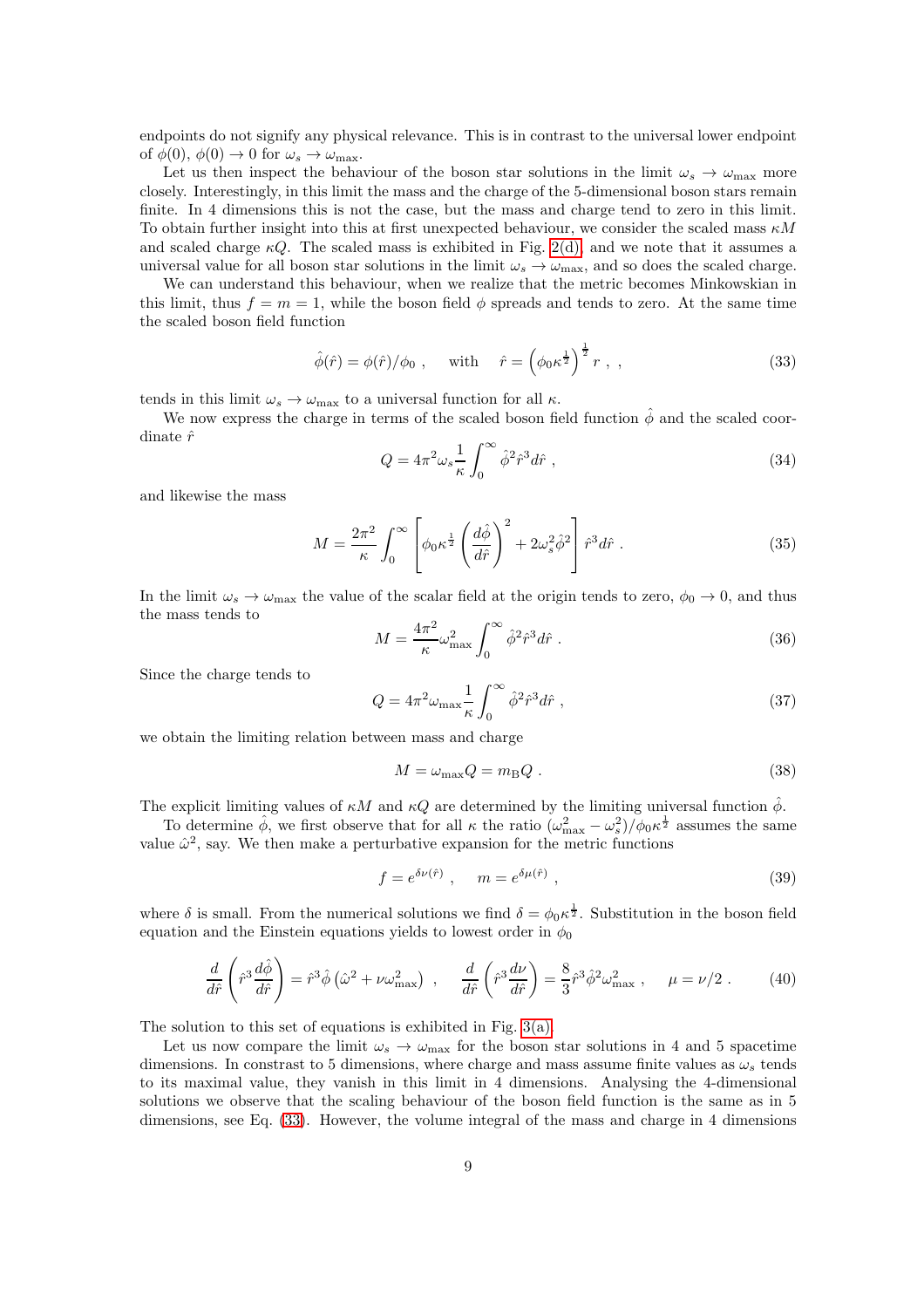

<span id="page-9-1"></span><span id="page-9-0"></span>Figure 3: (a) The function  $\hat{\phi}(\hat{r})$  and  $\nu(\hat{r})$  are shown for the non-rotating boson stars. (b) The same for the rotating boson stars. Also shown is the function  $w(\hat{r})$ .

contains a power of  $r$  less than the volume integral in 5 dimensions. Consequently the powers of  $\phi_0$  do not cancel,

$$
Q^{(d=4)} = 8\pi\omega_{\text{max}} \frac{\phi_0^{\frac{1}{2}}}{\kappa^{\frac{3}{4}}} \int_0^\infty \hat{\phi}^2 \hat{r}^2 d\hat{r} , \qquad (41)
$$

and the charge vanishes as  $\phi_0$  tends to zero, i.e., in the limit  $\omega_s \to \omega_{\text{max}}$ .

#### 4.1.2 Stability

Since the mass M and the charge Q have an analogous frequency dependence, we obtain an intricate cusp structure when we consider the mass as a function of the charge as illustrated in Fig. [4.](#page-10-0) As long as gravity is weakly coupled, e.g.,  $\kappa \leq 0.2$ , the single cusp present in flat spacetime (associated with the minimal value of the mass and charge) is retained. Here the classically stable branch of boson star solutions ends, and a classically unstable branch arises.

The boson star solutions on this unstable branch have a mass that is larger than the mass of Q free bosons. The branch has a finite extent and ends when  $\omega_s \to \omega_{\text{max}}$ , where  $M = M_f = m_B Q$ . This behaviour is different from 4 dimensions, where an additional cusp occurs close to  $\omega_{\text{max}}$ , because mass and charge tend to zero in the limit. As seen in Fig. [4,](#page-10-0) the relative extent of this classically unstable branch as compared to the classically stable branch increases as the coupling κ increases. Being barely noticable for κ = 0.01, Fig. [4\(a\),](#page-10-1) the classically unstable branch is the dominant branch (qua extent), when  $\kappa = 0.2$ , Fig. [4\(d\).](#page-10-2)

The inlets in Fig. [4](#page-10-0) demonstrate the cusp structure due to the presence of the spiral. Whenever mass and charge assume extremal values, another cusp arises. According to catastrophe theory, however, at each new cusp another unstable mode arises [\[14\]](#page-15-12). Thus the boson stars become increasingly unstable as the central point of the spiral is approached.

Turning finally to large values of the gravitational coupling, we observe, that the classically stable branch has disappeared completely, since mass and charge no longer exhibit a minimum outside the spiral. Moreover, all boson star solutions now have masses above the mass of Q free bosons. Thus in this range of  $\kappa$  only unstable solutions remain.

Since for large  $\kappa$  gravity dominates, the boson self-interaction terms become negligible, as demonstrated explicitly in 4 dimensions [\[12\]](#page-15-10). These solutions then correspond to boson stars with only a mass term. In 5 dimensions such solutions were investigated in the presence of a negative cosmological constant [\[21\]](#page-16-0). Interestingly, the cosmological constant again allows for a stable branch, as explicitly demonstrated by Astefanesei and Radu [\[21\]](#page-16-0).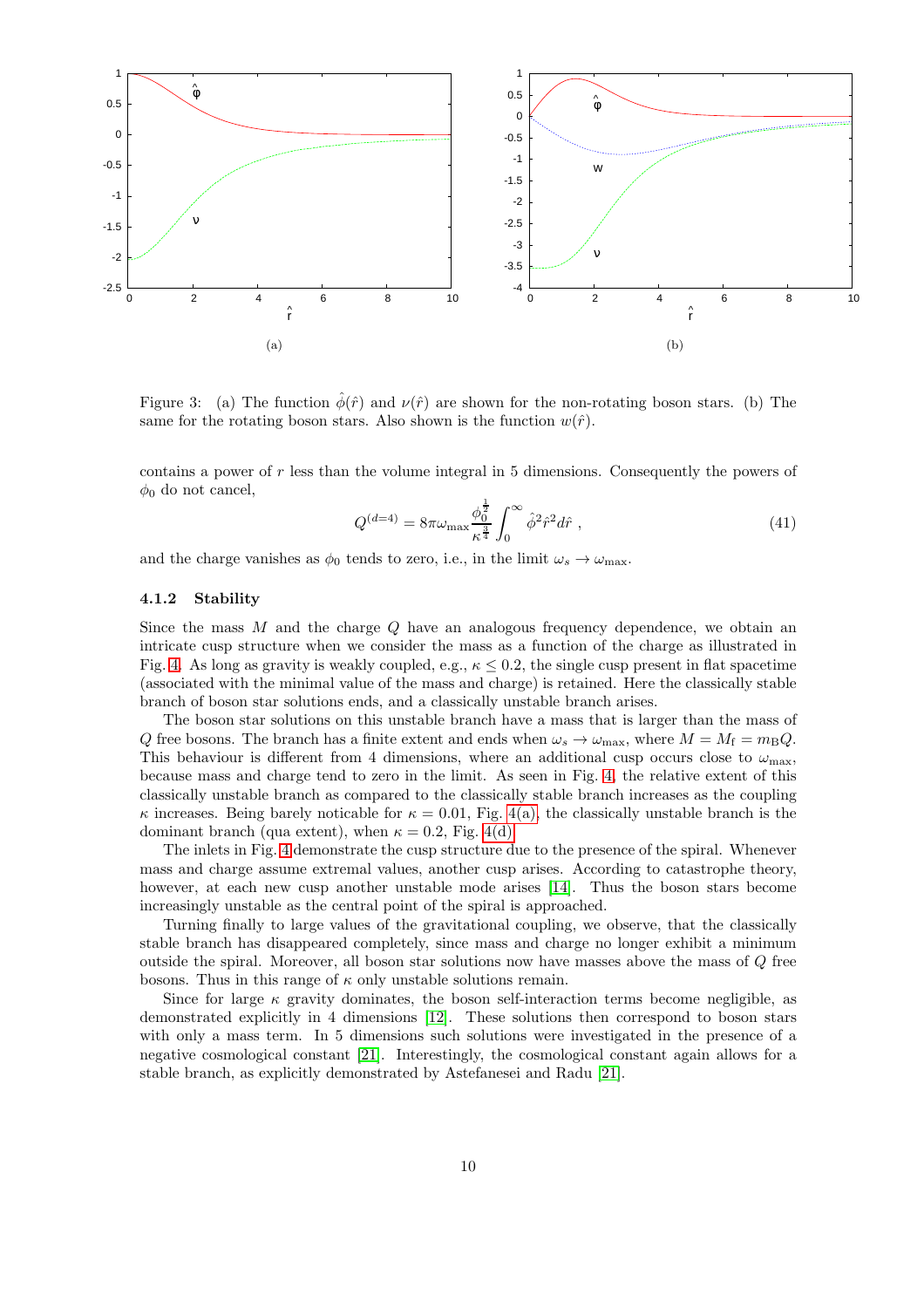<span id="page-10-1"></span>

<span id="page-10-2"></span><span id="page-10-0"></span>Figure 4: Mass M versus charge Q for non-rotating boson stars for several values of the gravitational coupling constant: (a)  $\kappa = 0.01$ , (b)  $\kappa = 0.05$ , (c)  $\kappa = 0.1$ , (d)  $\kappa = 0.2$ , (e)  $\kappa = 0.5$ , (f)  $\kappa = 1.0$ ; also shown is the mass of Q free bosons.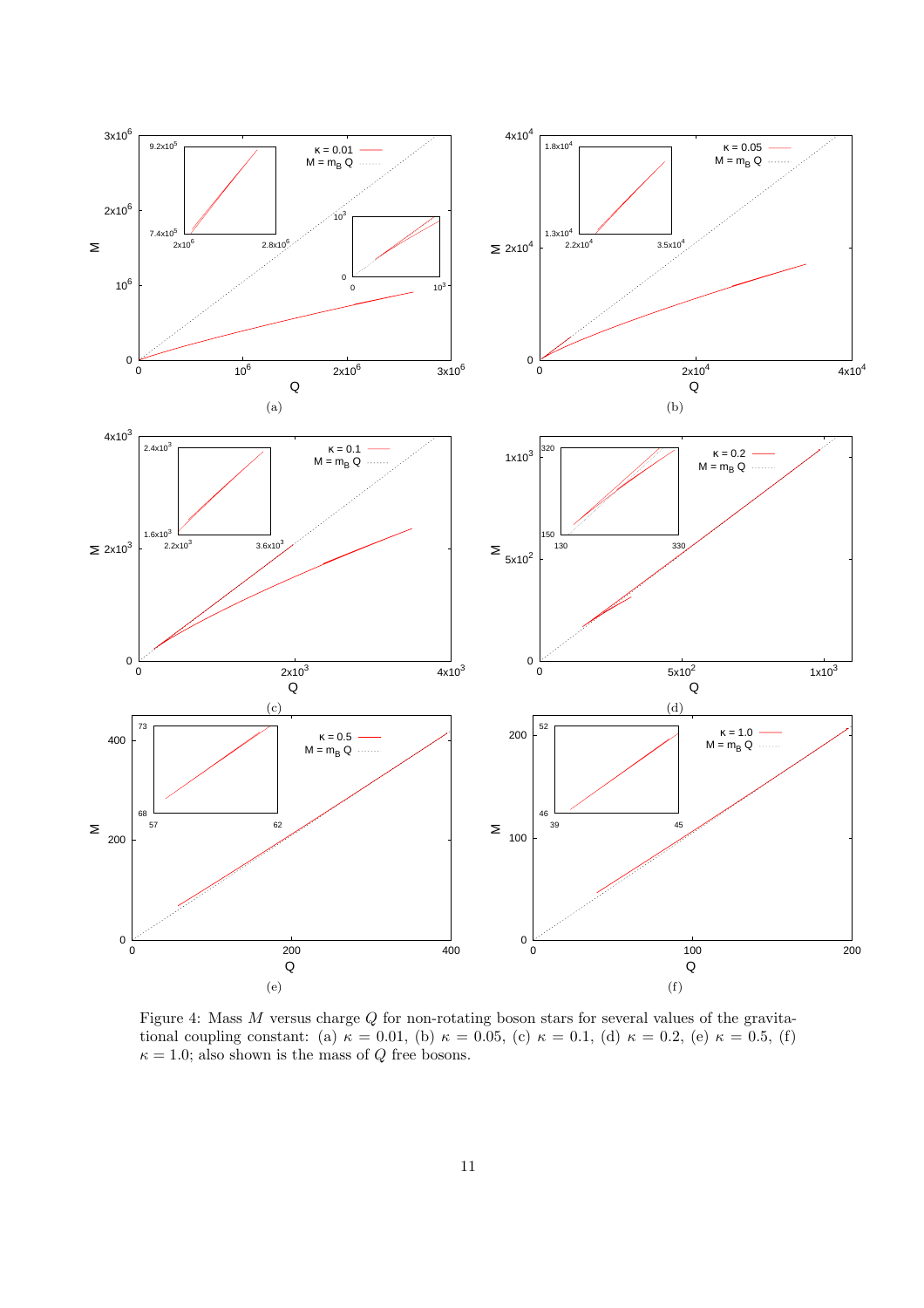### 4.2 Rotating boson stars

Let us now turn to rotating boson stars in 5 dimensions with equal angular momenta. Interestingly, their properties are very similar to those of the non-rotating boson stars.

<span id="page-11-0"></span>

#### <span id="page-11-1"></span>4.2.1 Properties

<span id="page-11-3"></span><span id="page-11-2"></span>Figure 5: Properties of rotating boson stars: (a) Mass M versus rotation frequency  $\omega_s$  for several values of the gravitational coupling constant  $\kappa$ . The vertical lines correspond to the flat spacetime minimal and universal maximal values of  $\omega_s$ . (b) Same as (a) for the charge Q. (c) Same as (a) for the derivative of the scalar field function  $\phi_1 \equiv \partial_r \phi|_{r=0}$  at the origin. The asterisk indicates the extrapolated limit  $\omega_s \to \omega_{\rm min}$  for  $\kappa = 0$ . (d) Same as (a) for the scaled mass  $\kappa M$ .

The frequency dependence of the mass  $M$  and charge  $Q$  of rotating boson stars is in general rather similar to the case of non-rotating boson stars, as seen in Figs. [5\(a\)](#page-11-0) and [5\(b\)](#page-11-1) for an analogous sequence of values of the gravitational coupling  $\kappa$ . The only striking effect of the rotation is that the spirals elongate substantially for the somewhat larger values of the coupling strength. However, this effect is not unexpected, since we observed it previously also for rotating boson stars in 4 dimensions [\[12,](#page-15-10) [13\]](#page-15-11) (representing cohomogeneity-2 solutions).

The frequency dependence of the derivative of the scalar field function at the origin  $\phi_1 \equiv$  $\partial_r \phi|_{r=0}$ , exhibited in Fig. [5\(c\),](#page-11-2) nicely illustrates these large spirals by the large oscillations of  $\omega_s$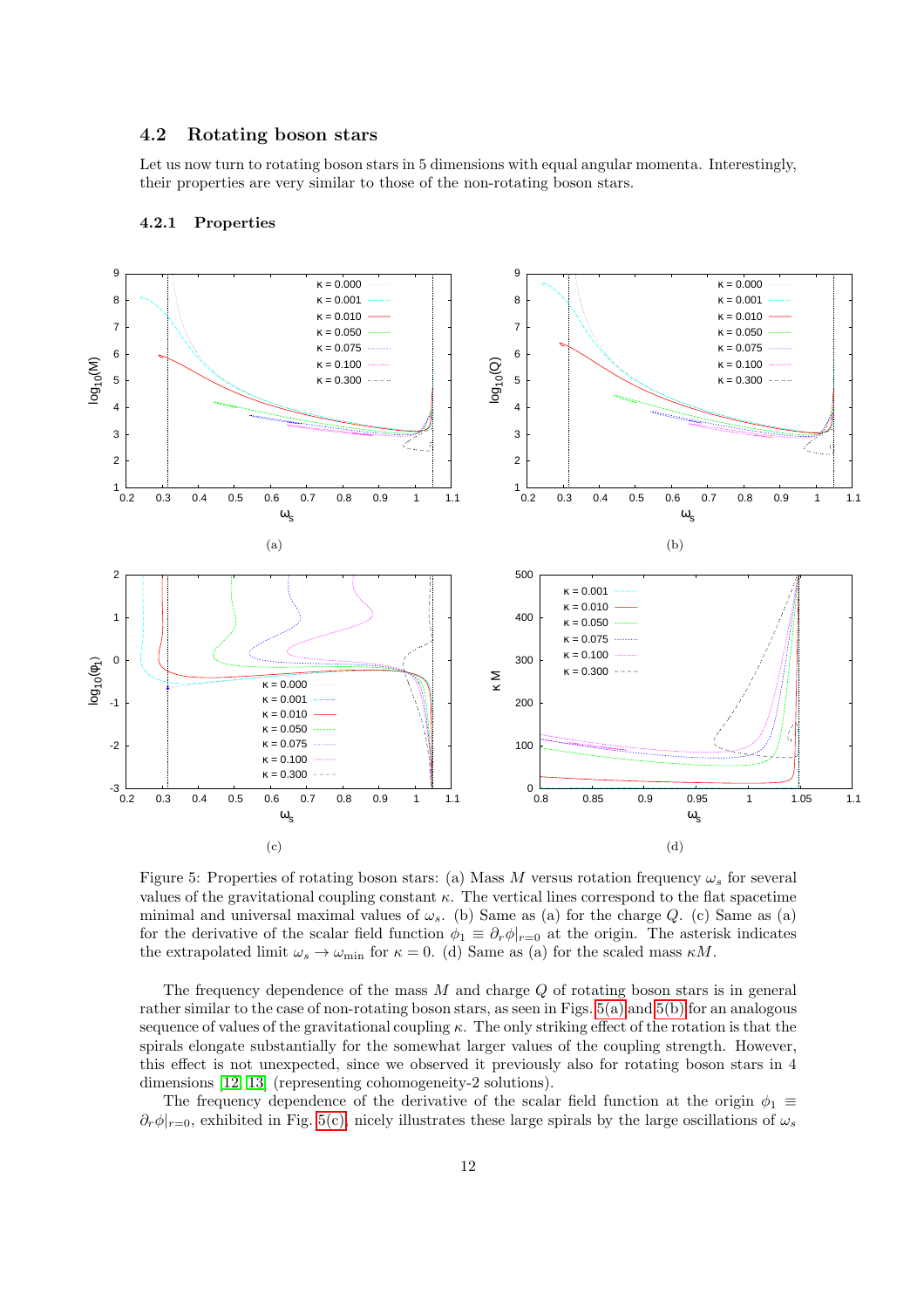with increasing  $\phi_1$ .

Let us now again inspect the behaviour of the boson star solutions in the limit  $\omega_s \to \omega_{\text{max}}$ . As in the non-rotating case, the mass and the charge of the 5-dimensional rotating boson stars remain finite in this limit. The scaled mass  $\kappa M$  is exhibited in Fig. [5\(d\),](#page-11-3) and we observe again a universal value for the scaled mass and also for the scaled charge for all boson star solutions in the limit  $\omega_s \to \omega_{\text{max}}$ , with the same relation  $M = m_\text{B}Q$ , Eq. [\(38\)](#page-8-1). However, the explicit values of  $\kappa M$  and  $\kappa Q$  differ from the non-rotating case.

To see where this difference comes from, we follow the same set of arguments as in the nonrotating case and introduce a scaled boson field function  $\hat{\phi}$  and scaled radial coordinate  $\hat{r}$ . In the rotating case we find

$$
\hat{\phi}(\hat{r}) = \phi_1^{-1} \left( \phi_1 \kappa^{\frac{1}{2}} \right)^{\frac{1}{3}} \phi(\hat{r}), \quad \text{ with } \quad \hat{r} = \left( \phi_1 \kappa^{\frac{1}{2}} \right)^{\frac{1}{3}} r. \tag{42}
$$

The ratio  $(\omega_{\text{max}}^2 - \omega_s^2) / (\phi_1 \kappa^{\frac{1}{2}})^{\frac{2}{3}}$  assumes the same value  $\hat{\omega}_r^2$  for all  $\kappa$ . For the perturbative expansion for the metric functions

$$
f = e^{\delta \nu(\hat{r})} , \quad m = e^{\delta \mu(\hat{r})} , \quad n = e^{\delta \chi(\hat{r})} , \quad \omega = \delta_{\omega} w(\hat{r}) , \qquad (43)
$$

we find  $\delta = \left(\phi_1 \kappa^{\frac{1}{2}}\right)^{\frac{2}{3}}$  and  $\delta_{\omega} = \phi_1 \kappa^{\frac{1}{2}}$ . Substitution in the boson field equation and the Einstein equations yields to lowest order in  $\phi_1$ 

$$
\frac{d}{d\hat{r}}\left(\hat{r}^3\frac{d\hat{\phi}}{d\hat{r}}\right) - 3\hat{r}\hat{\phi} = \hat{r}^3\hat{\phi}\left(\hat{\omega}_r^2 + \nu\omega_{\text{max}}^2\right) , \quad \frac{d}{d\hat{r}}\left(\hat{r}^3\frac{d\nu}{d\hat{r}}\right) = \frac{8}{3}\hat{r}^3\hat{\phi}^2\omega_{\text{max}}^2 , \quad \mu = \chi = \nu/2 , \quad (44)
$$

and

$$
\frac{d}{d\hat{r}}\left(\hat{r}^3 \frac{dw}{d\hat{r}}\right) - 3\hat{r}w = 4\omega_{\text{max}}^2 \hat{r}^2 \hat{\phi}^2.
$$
\n(45)

Thus the limiting solution for  $\hat{\phi}$  is different in the rotating and non-rotating case, as seen in Fig. [3.](#page-9-1) To lowest order in  $\phi_1$  the mass M and charge Q reduce to the same expressions as in the non-rotating case, Eqs. [\(36\)](#page-8-2) and [\(34\)](#page-8-3), respectively. Hence again we find

$$
M = \omega_{\text{max}} Q = m_{\text{B}} Q \tag{46}
$$

in the limit  $\omega_s \rightarrow \omega_{\text{max}}$ .

#### 4.2.2 Stability

Also the stability analysis for the rotating solutions is rather analogous to the case of the nonrotating solutions.

When considering the mass as a function of the charge we obtain the same type of cusp structure, as seen in Fig. [6.](#page-13-0) A classically stable branch exists only for weak gravitational coupling. With increasing  $\kappa$ , the relative extent of the classically stable branch decreases, whereas the relative extent of the classically unstable branch increases, until only unstable solutions remain.

The large size of the spirals make the associated cusp structure better recognizable for the rotating boson stars. Still some inlets in Fig. [6](#page-13-0) highlight this cusp structure due to the presence of the spirals, where at each new cusp another unstable mode arises according to catastrophe theory [\[14\]](#page-15-12).

# 5 Discussion

We have addressed boson stars and their flat spacetime counterparts,  $Q$ -balls, in 5 spacetime dimensions. Whereas non-rotating solutions are spherically symmetric, rotating solutions generically possess only axial symmetry, with two independent planes of rotation and thus two independent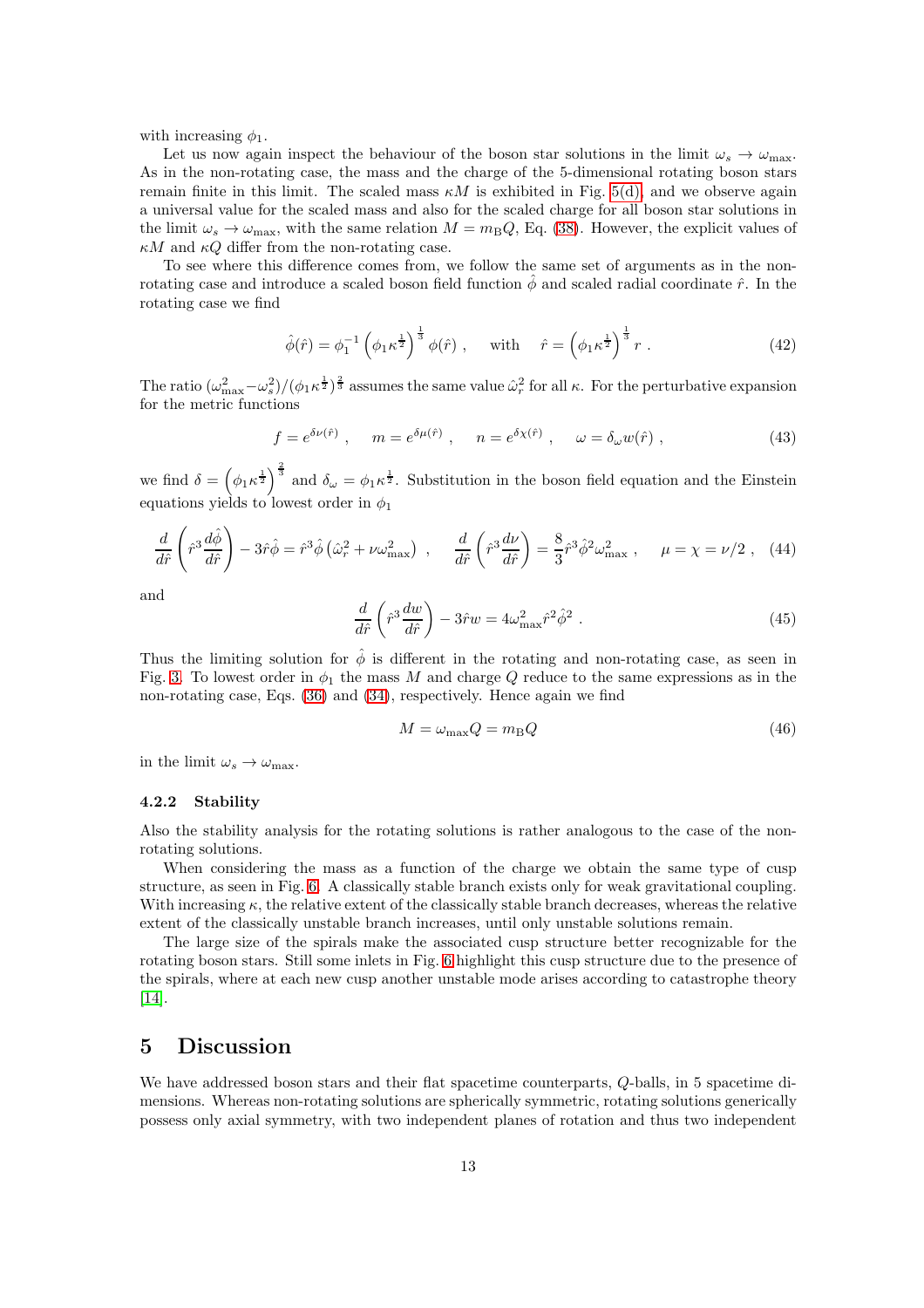

<span id="page-13-0"></span>Figure 6: Mass M versus charge Q for rotating boson stars for several values of the gravitational coupling constant: (a)  $\kappa = 0.001$ , (b)  $\kappa = 0.01$ , (c)  $\kappa = 0.05$ , (d)  $\kappa = 0.075$ , (e)  $\kappa = 0.1$ ; (f)  $\kappa = 0.3$ ; also shown is the mass of Q free bosons.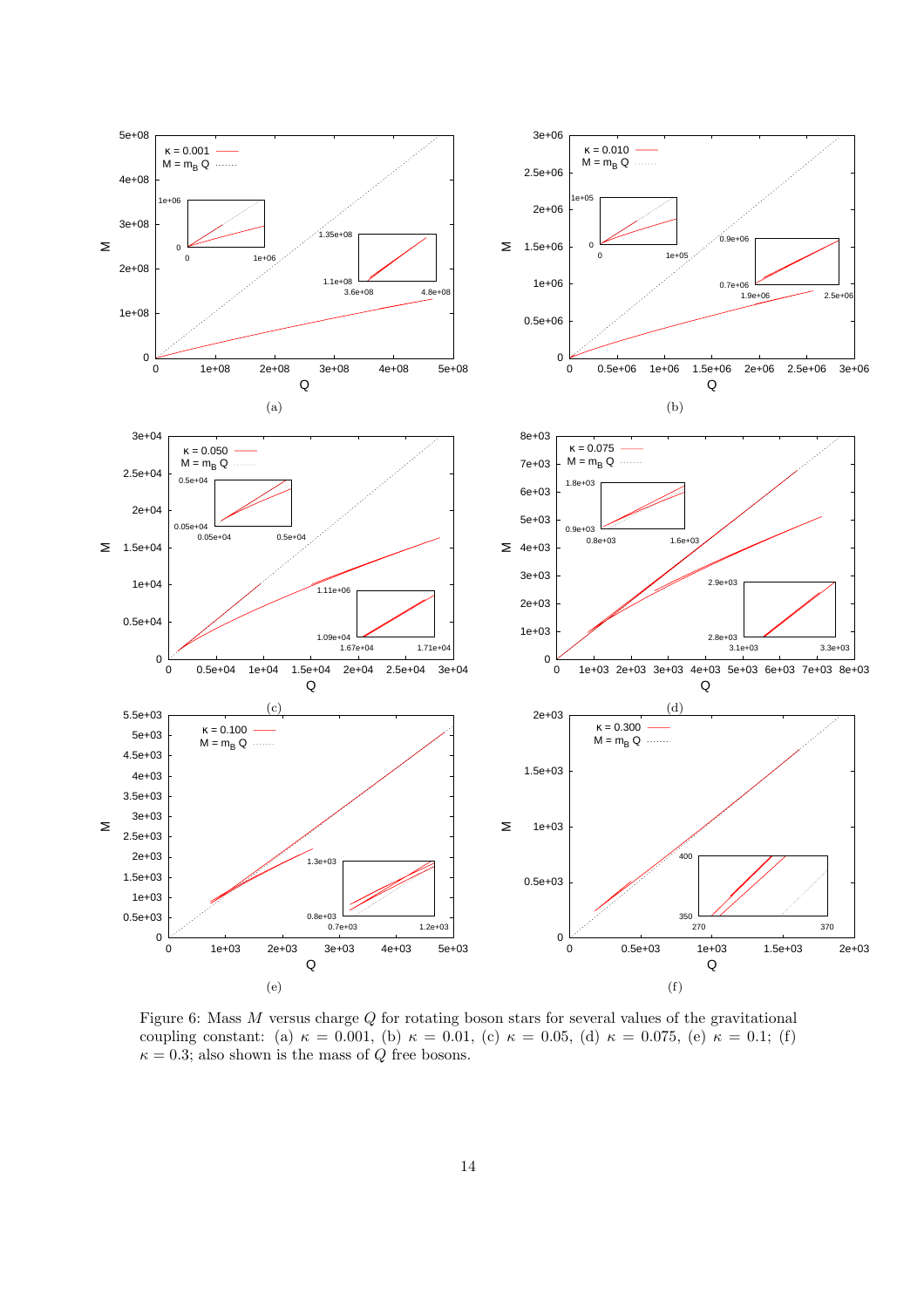angular momenta. By employing a complex doublet of boson fields and choosing a special ansatz, where both angular momenta become equal, however, the symmetry of the solutions can be enhanced. The angular dependence then becomes trivial and can be integrated, simplifying the problem to cohomogeneity-1.

The rotating Q-balls and boson stars possess a quantized angular momentum. In 4 dimensions, for the slowest rotating states, the quantization condition reads  $|J| = Q$ . In 5 dimensions this condition generalizes for the equal angular momentum solutions studied to  $|J_1|+|J_2|=2|J|=Q$ .

As in 4 spacetime dimensions, *Q*-balls and boson stars exist only in a limited frequency range. For Q-balls we do not observe a qualitative difference in 4 and 5 dimensions. For boson stars, the same is true for the smaller values of the frequency, where charge and mass exhibit a spirallike frequency dependence. In particular, both in 4 and 5 dimensions the effect of rotation is to considerably elongate the spirals for not too small gravitational coupling. However, when the maximal frequency  $\omega_{\text{max}}$  is approached, which corresponds to the mass of the bosons, boson stars show a qualitatively different limiting behaviour.

In 4 dimensions both mass and charge tend to zero for boson stars as  $\omega_s \to \omega_{\text{max}}$ . In contrast, in 5 dimensions both mass and charge of boson stars tend to finite values in this limit. Employing scaled functions and a scaled radial coordinate we have analyzed this limit explicitly, by constructing the limiting solutions. The different behaviour can then be traced back to the different powers of the radial coordinate in the volume element in 4 and 5 dimensions. One may anticipate, that in dimensions greater than 5 the further powers of the radial coordinate in the volume element lead to a divergent behaviour of the mass and charge. Indeed, we have verified for non-rotating boson stars in 6 dimensions, that  $\phi$  and  $\nu$  have the same scaling behaviour and thus the mass and charge diverge as  $\omega_s \rightarrow \omega_{\text{max}}$ .

The classical stability of Q-balls and boson stars can be analyzed according to catastrophe theory [\[14\]](#page-15-12), implying a change of classical stability at each cusp encountered, when the mass is considered as a function of the charge. While the stability of Q-balls does not change when going from 4 to 5 dimensions, the stability of boson stars must be reconsidered, because the cusp structure changes close to  $\omega_{\text{max}}$ . Thus whereas in 4 dimensions there is always a classically stable branch, with possible astrophysical relevance, the boson star solutions in 5 dimensions may not possess any classically stable branch, when the gravitational coupling becomes large.

While we have focussed on the fundamental branches of boson stars, we have also obtained excited (unstable) branches, where the scalar field function has up to 6 nodes. A systematic study of these excited branches is still missing, however.

Another point of interest in the 4-dimensional case is the possible occurrence of an ergoregion, since this would imply an instability, associated with superradiance [\[20\]](#page-15-18). Our previous analysis in 4 dimensions showed that ergoregions can be present for boson stars on the classically stable branch. For boson stars in 5 dimension we observe also ergoregions in some parameter ranges. Note that in the case of two equal angular momenta the ergoregion forms a shell.

It is straightforward to extend the present calculations to non-rotating Q-balls and boson stars in more than 5 dimensions. For the rotating boson stars, however, one needs to restrict to odd dimensions and choose all angular momenta equal, in order to keep the problem cohomogeneity-1. Alternatively, allowing for general angular momenta will increase the numerical complexity tremendously, since with each new plane of rotation the dependence on a further angular coordinate arises.

#### Acknowledgement

The authors acknowledge discussion with Eugen Radu. BK gratefully acknowledges support by the DFG, and ML by the DLR.

## <span id="page-14-0"></span>References

[1] T. D. Lee and Y. Pang, Phys. Rept. **221**, 251 (1992).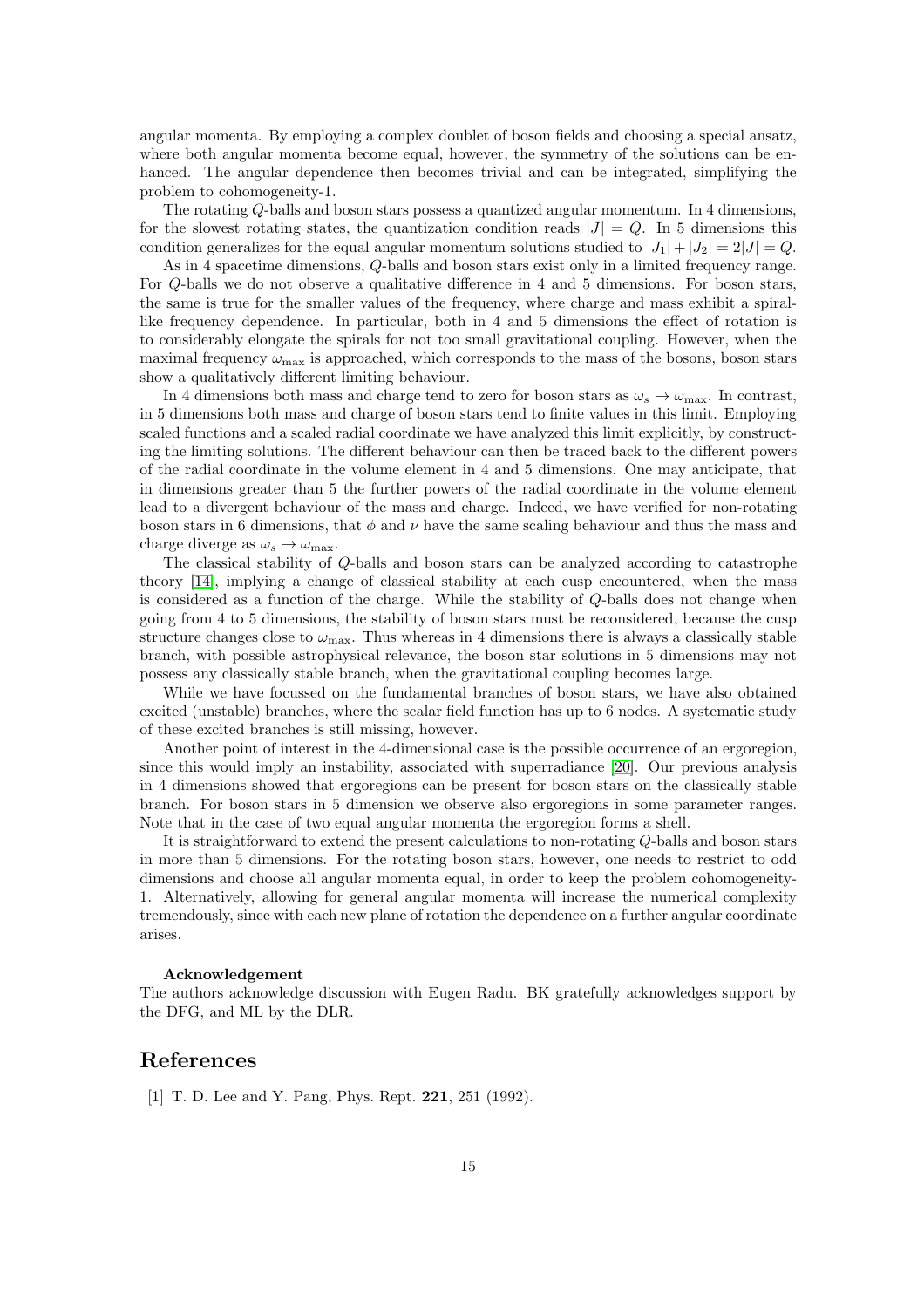- <span id="page-15-1"></span><span id="page-15-0"></span>[2] P. Jetzer, Phys. Rept. 220, 163 (1992).
- <span id="page-15-2"></span>[3] E. W. Mielke and F. E. Schunck, Nucl. Phys. B **564**, 185 (2000) [\[arXiv:gr-qc/0001061\]](http://arxiv.org/abs/gr-qc/0001061).
- [4] F. E. Schunck and E. W. Mielke, Class. Quant. Grav. 20, R301 (2003) [\[arXiv:0801.0307](http://arxiv.org/abs/0801.0307) [astro-ph]].
- <span id="page-15-4"></span><span id="page-15-3"></span>[5] R. Friedberg, T. D. Lee and A. Sirlin, Phys. Rev. D 13, 2739 (1976).
- <span id="page-15-5"></span>[6] S. R. Coleman, Nucl. Phys. B 262, 263 (1985) [Erratum-ibid. B 269, 744 (1986)].
- <span id="page-15-6"></span>[7] A. Kusenko, Phys. Lett. B 404, 285 (1997) [\[arXiv:hep-th/9704073\]](http://arxiv.org/abs/hep-th/9704073).
- <span id="page-15-7"></span>[8] see e.g. A. Kusenko, [arXiv:hep-ph/0009089.](http://arxiv.org/abs/hep-ph/0009089)
- [9] K. Enqvist and J. McDonald, Phys. Lett. B 425, 309 (1998) [\[arXiv:hep-ph/9711514\]](http://arxiv.org/abs/hep-ph/9711514). S. Kasuya and M. Kawasaki, Phys. Rev. D 61, 041301 (2000) [\[arXiv:hep-ph/9909509\]](http://arxiv.org/abs/hep-ph/9909509). A. Kusenko and P. J. Steinhardt, Phys. Rev. Lett. 87, 141301 (2001) [\[arXiv:astro-ph/0106008\]](http://arxiv.org/abs/astro-ph/0106008). T. Multamaki and I. Vilja, Phys. Lett. B 535, 170 (2002) [\[arXiv:hep-ph/0203195\]](http://arxiv.org/abs/hep-ph/0203195). M. Fujii and K. Hamaguchi, Phys. Lett. B 525, 143 (2002) [\[arXiv:hep-ph/0110072\]](http://arxiv.org/abs/hep-ph/0110072). M. Postma, Phys. Rev. D 65, 085035 (2002) [\[arXiv:hep-ph/0110199\]](http://arxiv.org/abs/hep-ph/0110199). K. Enqvist, A. Jokinen, T. Multamaki and I. Vilja, Phys. Lett. B 526, 9 (2002) [\[arXiv:hep-ph/0111348\]](http://arxiv.org/abs/hep-ph/0111348). M. Kawasaki, F. Takahashi and M. Yamaguchi, Phys. Rev. D 66, 043516 (2002) [\[arXiv:hep-ph/0205101\]](http://arxiv.org/abs/hep-ph/0205101). A. Kusenko, L. Loveridge and M. Shaposhnikov, Phys. Rev. D 72, 025015 (2005) [\[arXiv:hep-ph/0405044\]](http://arxiv.org/abs/hep-ph/0405044). Y. Takenaga et al. [Super-Kamiokande Collaboration], Phys. Lett. B 647, 18 (2007) [\[arXiv:hep-ex/0608057\]](http://arxiv.org/abs/hep-ex/0608057). S. Kasuya and F. Takahashi, JCAP 0711, 019 (2007) [\[arXiv:0709.2634](http://arxiv.org/abs/0709.2634) [hep-ph]].
- <span id="page-15-9"></span><span id="page-15-8"></span>[10] L. Campanelli and M. Ruggieri, Phys. Rev. D 80 (2009) 036006 [\[arXiv:0904.4802](http://arxiv.org/abs/0904.4802) [hep-th]];
- <span id="page-15-10"></span>[11] M. S. Volkov and E. Wohnert, Phys. Rev. D 66, 085003 (2002) [\[arXiv:hep-th/0205157\]](http://arxiv.org/abs/hep-th/0205157).
- <span id="page-15-11"></span>[12] B. Kleihaus, J. Kunz and M. List, Phys. Rev. D 72, 064002 (2005) [\[arXiv:gr-qc/0505143\]](http://arxiv.org/abs/gr-qc/0505143).
- [13] B. Kleihaus, J. Kunz, M. List and I. Schaffer, Phys. Rev. D 77, 064025 (2008) [\[arXiv:0712.3742](http://arxiv.org/abs/0712.3742)  $\left[\text{gr-qc}\right]$ .
- <span id="page-15-12"></span>[14] F. V. Kusmartsev, E. W. Mielke and F. E. Schunck, Phys. Rev. D 43, 3895 (1991) [\[arXiv:0810.0696](http://arxiv.org/abs/0810.0696) [astro-ph]].
- <span id="page-15-14"></span><span id="page-15-13"></span>[15] H. Arodz and J. Lis, Phys. Rev. D 79 (2009) 045002 [\[arXiv:0812.3284](http://arxiv.org/abs/0812.3284) [hep-th]].
- [16] B. Kleihaus, J. Kunz, C. Lammerzahl and M. List, Phys. Lett. B 675 (2009) 102 [\[arXiv:0902.4799](http://arxiv.org/abs/0902.4799) [gr-qc]].
- <span id="page-15-15"></span>[17] B. Kleihaus, J. Kunz, C. Lammerzahl and M. List, "Boson Shells Harbouring Charged Black Holes," [arXiv:1007.1630](http://arxiv.org/abs/1007.1630) [gr-qc].
- <span id="page-15-16"></span>[18] F. E. Schunck and E. W. Mielke, in Relativity and Scientific Computing, edited by F. W. Hehl, R. A. Puntigam and H. Ruder (Springer, Berlin, 1996), 138
- <span id="page-15-18"></span><span id="page-15-17"></span>[19] R. Emparan and H. S. Reall, Living Rev. Rel. 11, 6 (2008) [\[arXiv:0801.3471](http://arxiv.org/abs/0801.3471) [hep-th]].
- [20] V. Cardoso, P. Pani, M. Cadoni and M. Cavaglia, Phys. Rev. D 77, 124044 (2008) [\[arXiv:0709.0532](http://arxiv.org/abs/0709.0532) [gr-qc]].